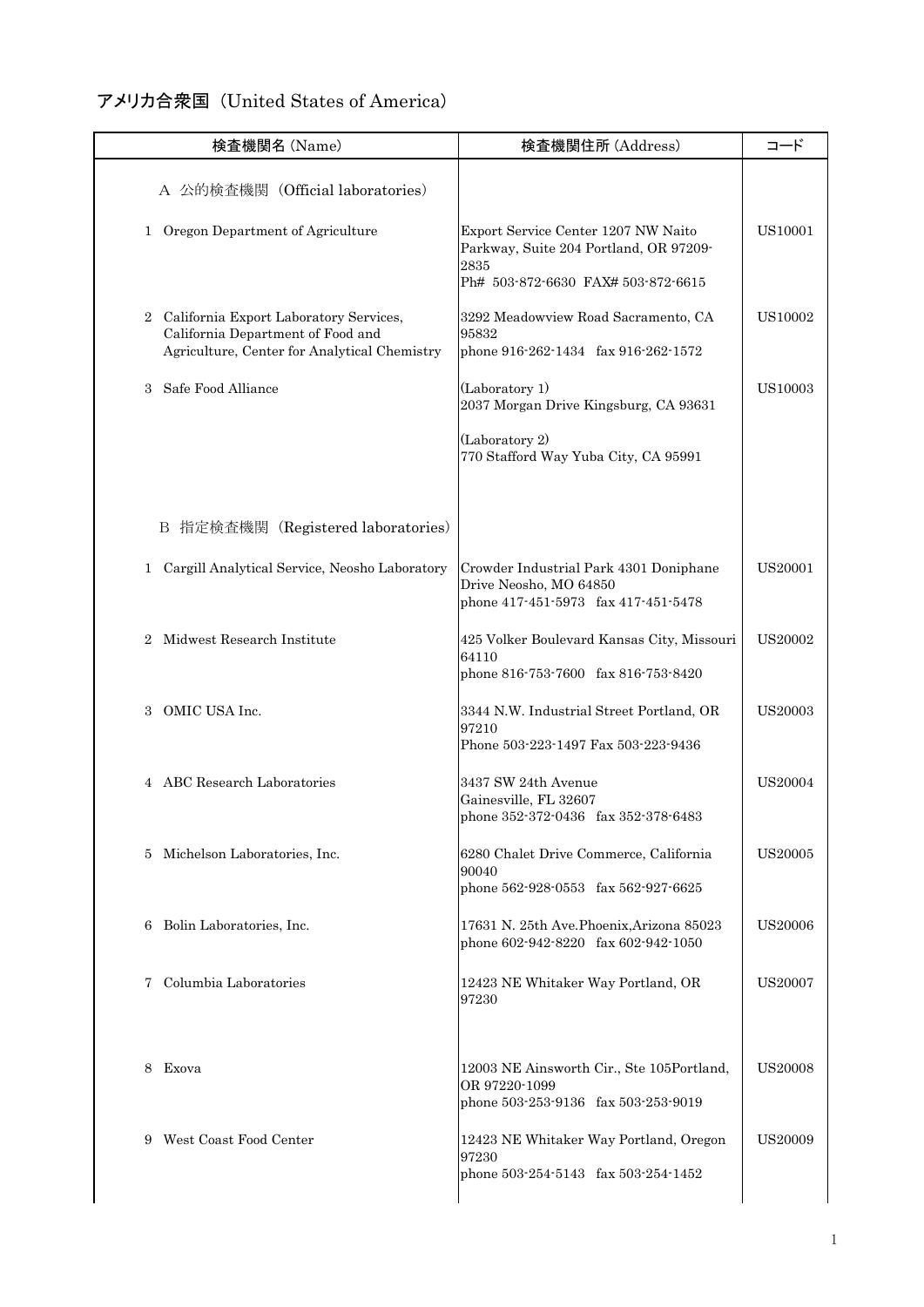|    | 検査機関名 (Name)                                   | 検査機関住所 (Address)                                                                                       | コード            |
|----|------------------------------------------------|--------------------------------------------------------------------------------------------------------|----------------|
|    | 10 ACTS Testing Labs, Inc.                     | 25 Anderson Road Buffalo, NY 14225-4928<br>phone 716-897-3300 fax 716-897-0876                         | US20010        |
|    | 11 Microbac Laboratories, Inc. Corona Division | 280 North Smith Ave., Corona, California<br>91720<br>phone 909-734-9600 fax 909-734-2803               | US20011        |
| 12 | Silliker Laboratories of Illinois              | 3600 Eagle Nest Drive<br>North Building<br>Crete, IL 60417<br>Phone: 708-367-4600,<br>Fax 708-367-0698 | US20012        |
|    | 13 Primuslabs                                  | 2810 Industrial Parkway Santa Maria, CA<br>93455                                                       | US20013        |
|    | 14 欠番                                          |                                                                                                        |                |
| 15 | Irvine Analytical Laboratories, Inc.           | 10 Vanderbilt Irvine, CA 92618<br>phone 714-951-4425 fax 714-951-4909                                  | US20015        |
| 16 | Eurofins Central Analytical Laboratories       | 2219 Lakeshore Drive, Suite 500<br>New Orleans, Louisiana 70122                                        | US20016        |
|    | 17 Anresco, Inc.                               | 1370 Van Dyke Avenue, San Francisco, CA<br>94124                                                       | US20017        |
|    | 18 Certified Laboratories, Inc.                | 65 Marcus Drive Melville, NY 11747                                                                     | <b>US20018</b> |
|    | 19 Certified Laboratories of California, Inc.  | 6460 Dale Street Buena Park, CA 90621                                                                  | US20019        |
| 20 | Eurofins Food Chemistry Testing US, Inc.       | 3301 Kinsman Blvd, Madison, WI 53704<br>U.S.A.                                                         | <b>US20020</b> |
|    | 21 Environmental Micro Analysis, Inc.          | 460 N. East Street, Woodland, CA 95776                                                                 | US20021        |
| 22 | NP Analytical Laboratories                     | Checkerboard Square St. Louis, MO USA<br>63164                                                         | US20022        |
| 23 | AGQ USA                                        | 2451 EASTMAN AVENUE, SUITE 1<br>OXNARD, CALIFORNIA 93030, U.S.A.                                       | US20023        |
| 24 | Kendall-Jackson Skylane Laboratory             | 1190 Kittyhawk Boulevard, Santa Rosa<br>California 95403 U.S.A.                                        | US20024        |
| 25 | Pacific Agricultural Laboratory LLC.           | 12505 NW Cornell Rd., Ste 4., Portland, OR-<br>97229-5651, U.S.A.                                      | US20025        |
| 26 | LaCrema                                        | 3690 Laughlin Road, Windsor, CA95492,<br>U.S.A.                                                        | US20026        |
| 27 | Cambria Winery                                 | 5475 Chardonnay Lane<br>Santa Maria, CA 93454<br><b>USA</b>                                            | US20027        |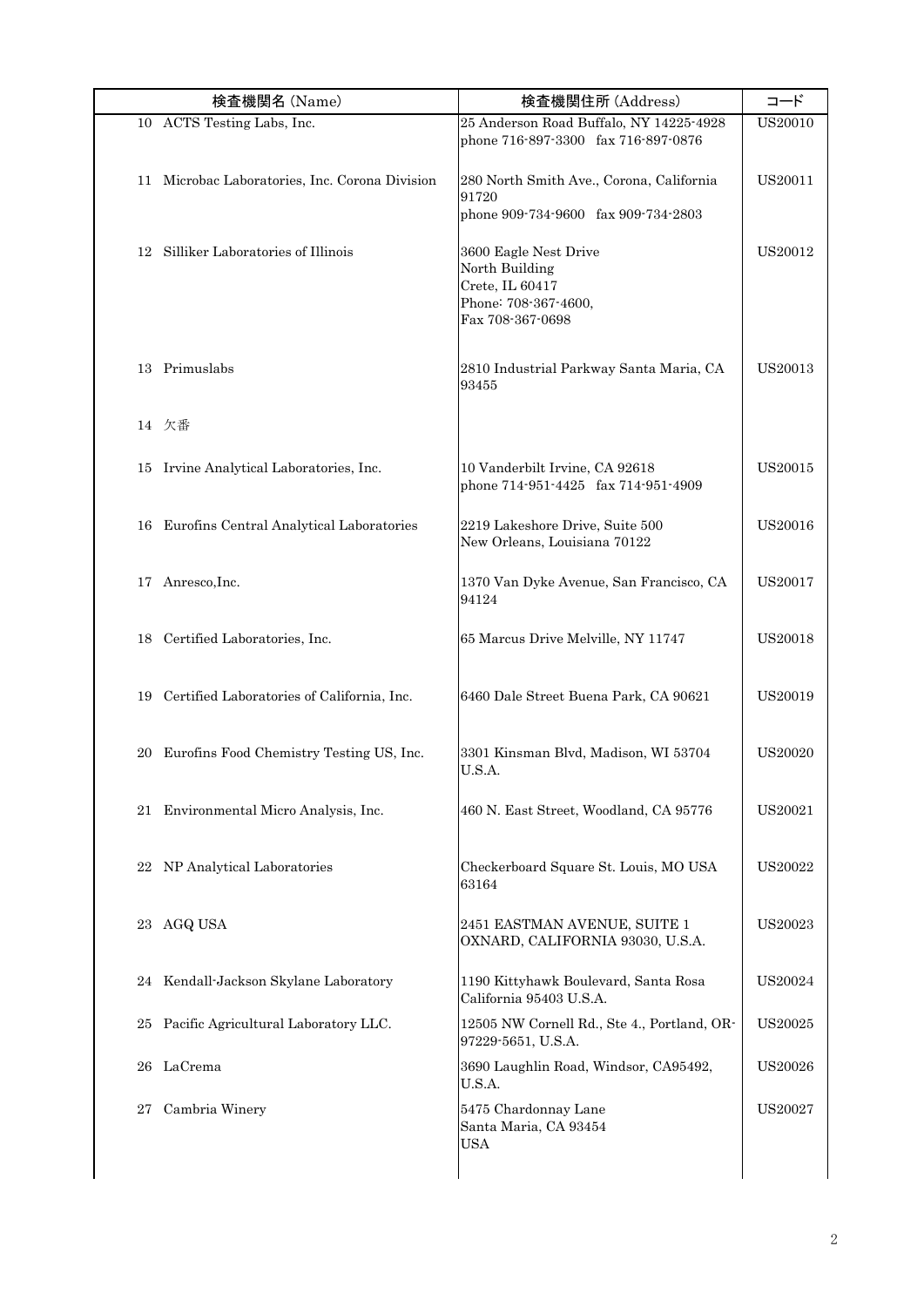|    | 検査機関名 (Name)                                                      | 検査機関住所 (Address)                                                       | コード            |
|----|-------------------------------------------------------------------|------------------------------------------------------------------------|----------------|
|    | Wine and Wine Products                                            |                                                                        |                |
|    | 32 Constellation Brands, Inc. Canandaigua<br>Winery               | 116 Buffalo Street Canandaigua, New York<br>14424                      | <b>US20032</b> |
| 33 | <b>ETS</b> Laboratories                                           | 899 Adams Street Suite A St. Helena, CA<br>94574 USA                   | <b>US20033</b> |
|    | 34 E. & J. Gallo Winery                                           | P.O. Box 1130, Modesto, California 95353                               | US20034        |
| 36 | Constellation Brands U.S. Operations, Inc.<br>Mission Bell Winery | 12667 Road 24 Madera, CA 93637                                         | <b>US20036</b> |
|    | 37 欠番                                                             |                                                                        |                |
| 38 | Fetzer Vineyards                                                  | 12625 East Side Road P.O.Box 611 Hopland,<br>CA 95449                  | <b>US20038</b> |
| 39 | Scott Laboratories, Inc.                                          | 2220 Pine View Way P.O. Box 4559,<br>Petaluma, CA 94955-4559           | US20039        |
|    | 40 欠番                                                             |                                                                        |                |
| 42 | Ste. Michelle Wine Estates                                        | Highway 221 P.O. Box 231 Paterson, WA<br>99345-0231                    | US20042        |
| 43 | Vinquiry, Inc.                                                    | 7795 Bell Road Windsor CA 95492                                        | US20043        |
|    | 44 Pacific Wine Partners                                          | 800 South Alta Street, P.O. Box 780,<br>Gonzales, CA 93926             | US20044        |
| 46 | Treasury Wine Estates, Beringer Laboratory                        | 1000 Pratt Avenue P.O. Box 111, St. Helena,<br>CA 94574                | <b>US20046</b> |
| 47 | Silverado Vineyards                                               | 6121 Silverado Trail, Napa, CA 94558                                   | US20047        |
| 48 | Sutter Home Winery, Inc.                                          | P.O. Box 248, St. Helena, California 94574                             | <b>US20048</b> |
| 49 | Diageo North America, Inc.                                        | 21468 8th Street East P.O.Box 1636<br>Sonoma, CA 95476                 | US20049        |
| 50 | Robert Mondavi Winery                                             | P.O. Box 106 Oakville, CA 94562                                        | <b>US20050</b> |
| 52 | Northwest Wine Consultants                                        | 509 Marclyn Lane, Zillah, Washington 98953                             | US20052        |
| 55 | The Wine Group Inc.                                               | 17000 East Highway 120, P.O. Box 897,<br>Ripon, California 95366       | US20055        |
| 56 | 欠番                                                                |                                                                        |                |
| 57 | Brown-Forman Beverages Worldwide                                  | 850 Dixie Highway (40210) P.O. Box 1080,<br>Louisville, Kentucky 40201 | US20057        |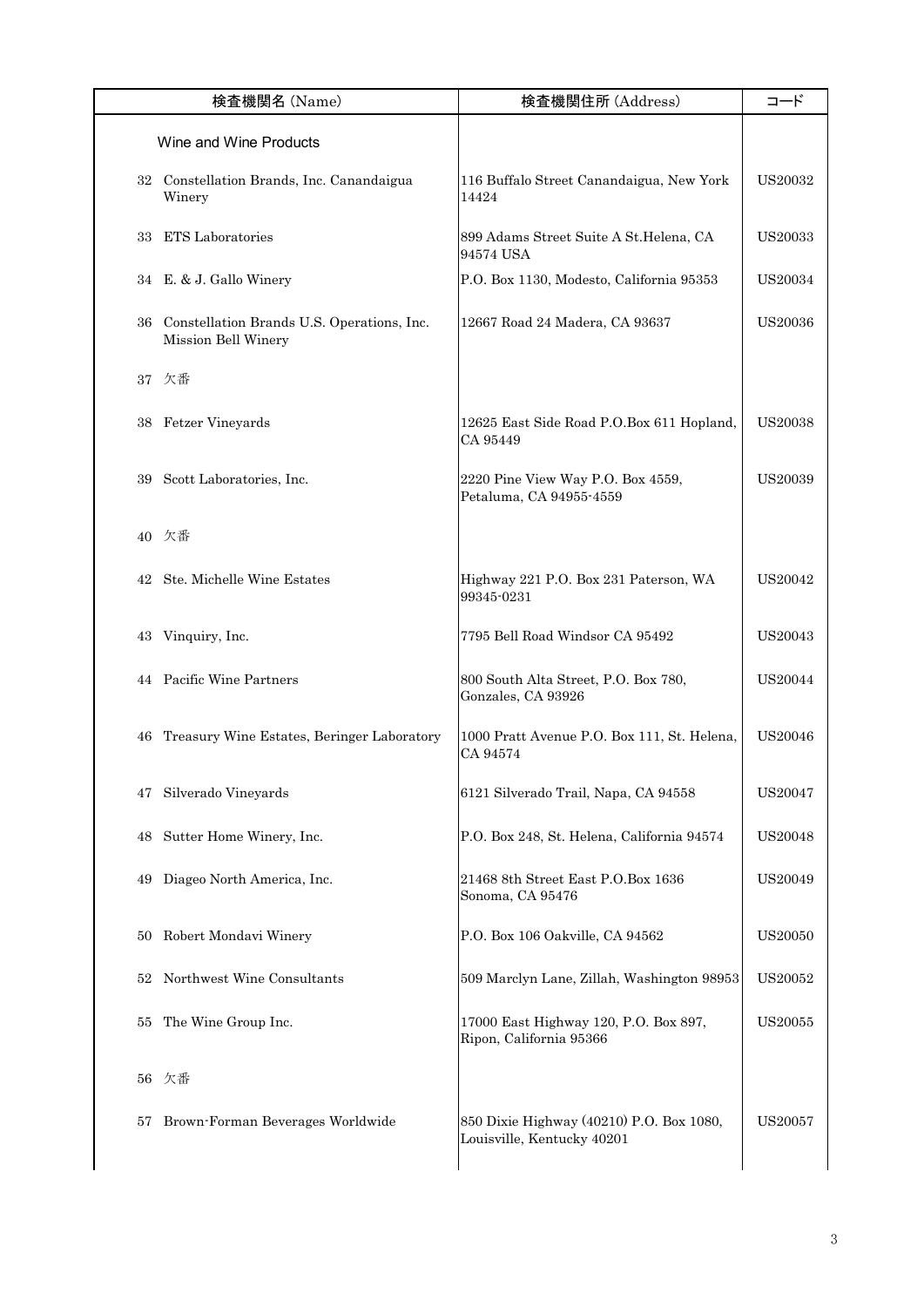|            | 検査機関名 (Name)                        | 検査機関住所 (Address)                                                       | コード            |
|------------|-------------------------------------|------------------------------------------------------------------------|----------------|
|            | 59 Mogen David Wine Corporation     | 85 Bourne Street P.O.Box 1 Westfield, NY<br>14787                      | <b>US20059</b> |
|            | 60 欠番                               |                                                                        |                |
|            | 61 Barton Brands, Limited           | 300 Barton Road Bardstown, KY 40004                                    | <b>US20061</b> |
|            | 62 Jim Beam Brands, Co.             | Highway 245, Clermont, Kentucky 40110                                  | US20062        |
|            | 63 Diageo North America, Inc.       | 903 West 143rd StreetPlainfield, IL 60544                              | <b>US20063</b> |
|            | 64 Grain Processing Corporation     | 1600 Oregon Street, P.O. Box 349,<br>Muscatine, Iowa 52761-0349        | <b>US20064</b> |
|            | 65 欠番                               |                                                                        |                |
| 66         | Vinquiry, Inc.                      | 7795 Bell Road Windsor CA 95492                                        | <b>US20066</b> |
|            | 69 欠番                               |                                                                        |                |
|            | 71 Brown-Forman Beverages Worldwide | 850 Dixie Highway (40210) P.O. Box 1080,<br>Louisville, Kentucky 40201 | US20071        |
|            | 72 E. & J. Gallo Winery             | P.O. Box 1130, Modesto, California 95353                               | US20072        |
|            | 73 欠番                               |                                                                        |                |
| 75         | <b>ETS</b> Laboratories             | 899 Adams Street St.Helena, CA 94574                                   | US20075        |
|            | 76 Grain Processing Corporation     | 2000 South Maysville Road Washington, IN<br>47501                      | <b>US20076</b> |
|            | 77 Buffalo Trace Distillery         | 1001Wilkinson Blvd. Frankfort, KY 40601                                | US20077        |
|            | 78 Pernod Ricard USA, LLC           | 7 Ridge Avenue Lawrenceburg, IN 47025                                  | <b>US20078</b> |
|            | Wine and Wine Products              |                                                                        |                |
| 91~97 欠番   |                                     |                                                                        |                |
|            | 98 Gibson Wine Company              | 1720 Academy Sanger, CA 93657                                          | US20098        |
|            | 99 Meridian Vineyards               | P.O.Box 3289 7000 Highway 46 East Paso<br>Robles, CA 93447             | US20099        |
| 100~101 欠番 |                                     |                                                                        |                |
|            | 102 Domaine Chandon                 | One California Drive Yountville, CA 94599                              | US20102        |
|            | 103 Bronco Wine Company             | 6342 Bystrum Road Ceres, CA 95307                                      | US20103        |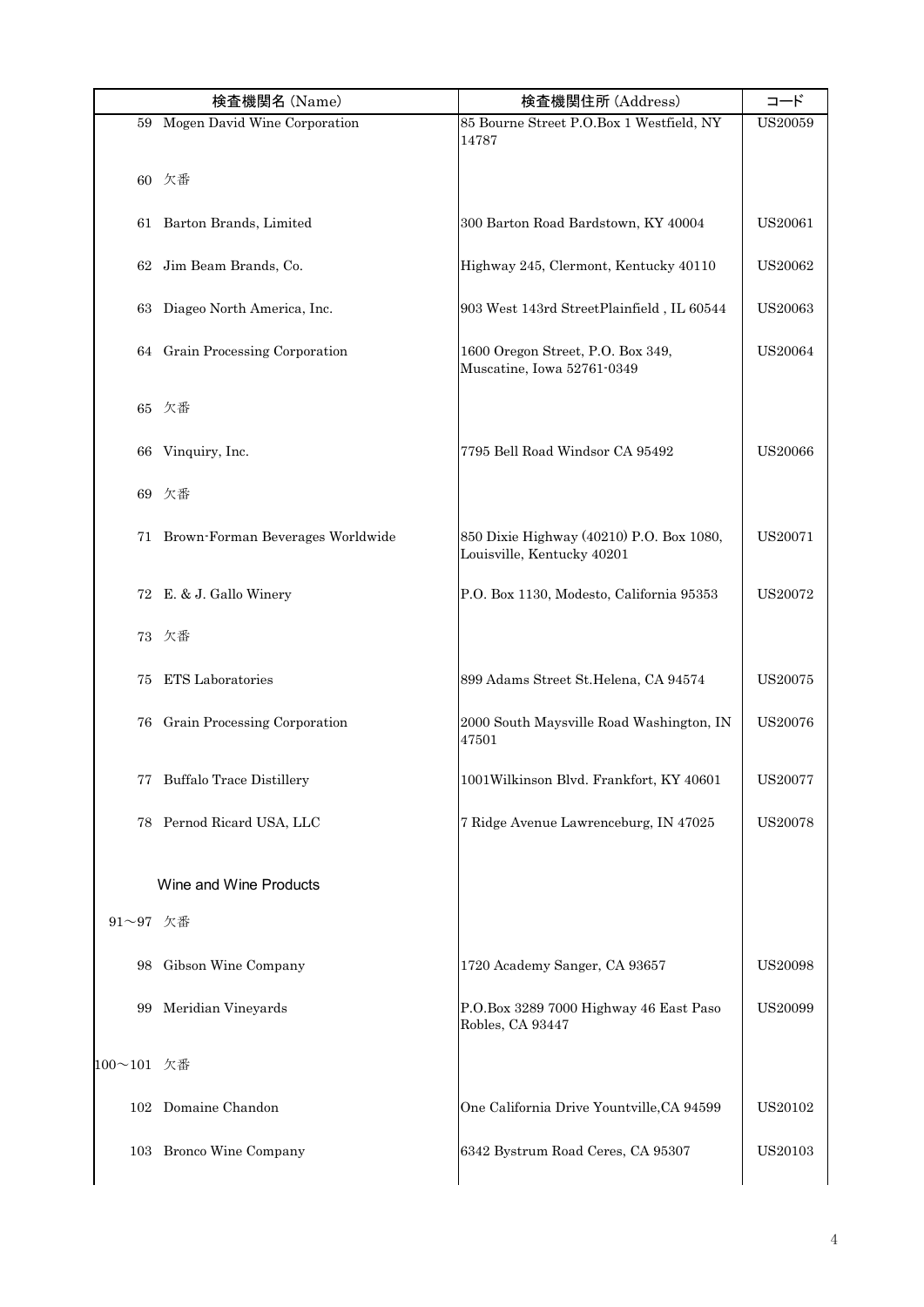|     | 検査機関名 (Name)                                                                 | 検査機関住所 (Address)                                                     | コード            |
|-----|------------------------------------------------------------------------------|----------------------------------------------------------------------|----------------|
|     | 104 Constellation Brands U.S. Operations, Inc.<br>Turner Road Vintner Winery | 4614 West Turner Road Lodi, CA 95242                                 | US20104        |
|     | 105 Golden State Vintners                                                    | 7409 W. Central Avenue Fresno, CA 93706                              | US20105        |
|     | 106 Peak Wines International                                                 | 22281 Chianti Road Geyserville, CA 95441                             | <b>US20106</b> |
| 107 | Stag's Leap Wine Cellars                                                     | 5766 Silverado Trail Napa, CA 94558                                  | US20107        |
| 108 | The wine Lab                                                                 | 110 Camino Oruga Napa, CA 94558                                      | <b>US20108</b> |
|     | 109 欠番                                                                       |                                                                      |                |
| 110 | Charles Krug Winery                                                          | 2800 Main Street Post Office Box 191<br>St.Helena, CA 94574          | US20110        |
| 111 | Courtside Cellars                                                            | 2425 Mission Street San Miguel, CA 93451                             | US20111        |
| 112 | Franciscan Vineyards, Inc.                                                   | 980 Bryant Canyon Soledad, CA 93960                                  | US20112        |
|     | 113 Food Science and Nutrition - Food and Wine<br>Chemistry Laboratory       | California Polytechnic State University San<br>Luis Obispo, CA 93407 | US20113        |
|     | 114 Sebastiani Vineyards & Winery                                            | 389 Fourth Street East Sonoma, CA 95476                              | US20114        |
| 115 | Ste. Michelle Wine Estates                                                   | One Stimson Lane P.O. Box 1976<br>odinville, WA 98072                | US20115        |
|     | 116 Allied Domecq                                                            | 1761 Atlas Peak Road Napa, CA 94558                                  | US20116        |
|     | 117 Baker Wine & Grape Analysis                                              | 825 Riverside Ave, Ste 3, Paso Robles, CA<br>93446                   | US20117        |
|     | 118 Beaulieu Vineyards                                                       | 1960 St. Helena Highway P.O. Box 219<br>Rutherford, CA 94573         | US20118        |
| 119 | Delicato Family Vineyards                                                    | 12001 S. Highway 99 Manteca, CA 95336                                | US20119        |
|     | 120 Duckhorn Wine Company                                                    | 1000 Lodi Lane St. Helena, CA 94574                                  | US20120        |
| 121 | Glen Ellen Carneros Winery                                                   | 21468 Eighth Street East P.O. BOX 1636<br>Sonoma, CA 95476           | US20121        |
|     | 122 Lodi Winery Laboratory                                                   | 710 S.Beckman Rd., Suite A, Lodi, CA 95240                           | US20122        |
| 123 | MicroMed Laboratories, Inc.                                                  | 1129 N. McDowell Blvd. Petaluma, CA<br>94954                         | US20123        |
|     | 124 RJ Lee Group Inc                                                         | 2715 St. Andrews Loop Suite F Pasco, WA<br>99301                     | US20124        |
| 125 | Constellation Brands U.S. Operations, Inc.<br>Woodbridge Winery              | 5950 East Woodbridge Road Acampo, CA<br>95220                        | US20125        |